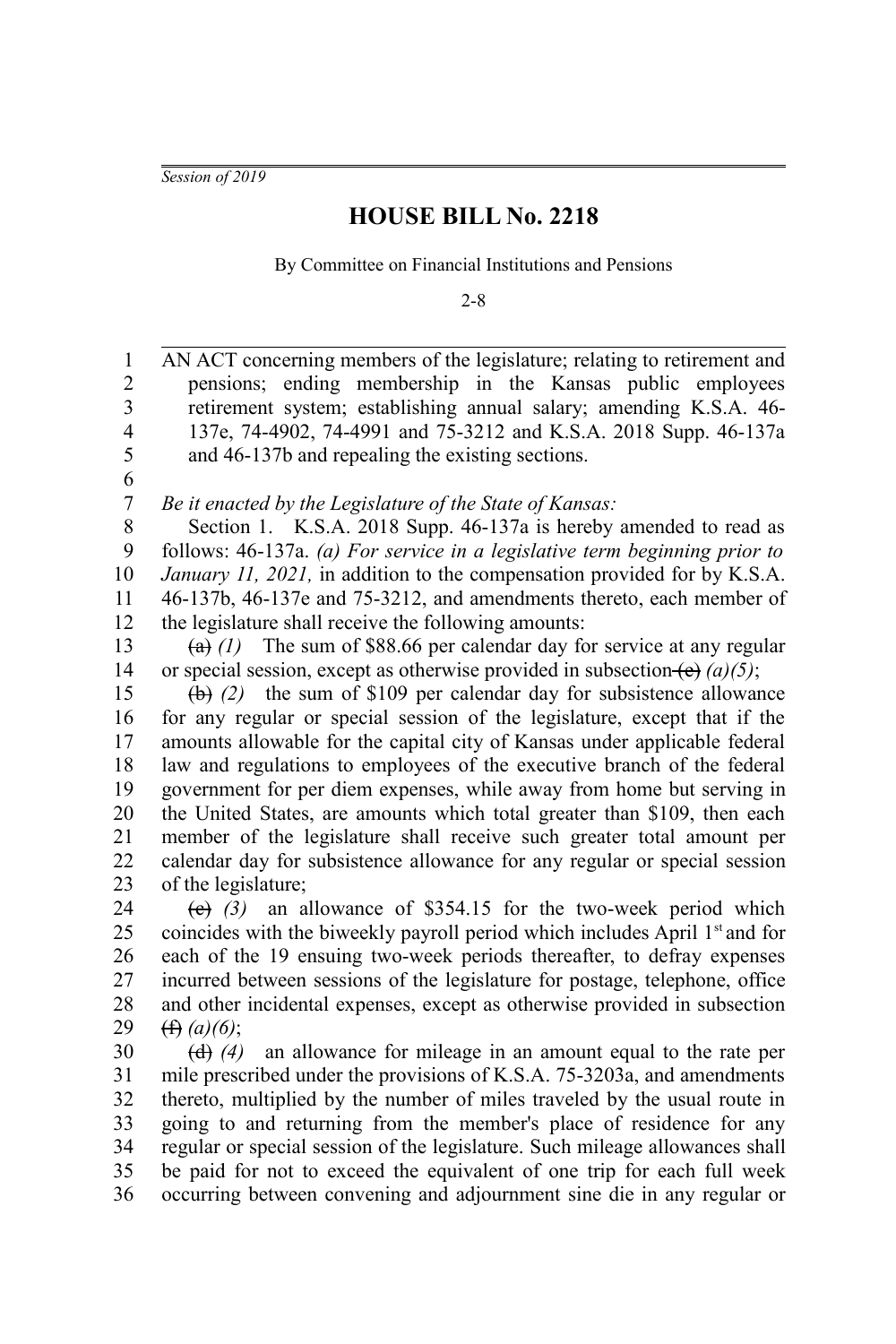special session. The mileage allowance provided under the provisions of this subsection shall not be subject to the restrictions relating to the use of vehicles prescribed by K.S.A. 75-3203 and 75-3203a, and amendments thereto, but shall only be allowed for trips actually made. Compensation and subsistence allowance shall not be allowed under the provisions of subsections (a) $(1)$  and (b) of this section  $(a)/2$ ) during any period in which the legislature is adjourned for more than two days, Sundays excepted; and 1 2 3 4 5 6 7

(e) *(5)* whenever the rates of compensation of the pay plan for persons in the classified service under the Kansas civil service act are increased for payroll periods chargeable to fiscal years commencing after June 30, 2009, the rate of compensation per calendar day for members of the legislature for service at any regular or special session of the legislature shall be increased on the effective date of any such pay plan increase by an amount computed by multiplying the average of the percentage increases in all steps of such pay plan by the rate of compensation per calendar day which is authorized by this section for service at any regular or special session of the legislature for the day upon which such increase is computed. 8 9 10 11 12 13 14 15 16 17 18

(f) *(6)* Whenever the rates of compensation of the pay plan for persons in the classified service under the Kansas civil service act are increased for payroll periods chargeable to fiscal years commencing after June 30, 2009, the allowance provided for each member of the legislature by subsection  $\left(\frac{e}{f}\right)(a)(3)$  to defray expenses incurred between sessions of the legislature for postage, telephone, office and other incidental expenses for each of the two-week periods specified by subsection  $(e)$  (a)(3) shall be increased on the effective date of any such pay plan increase by an amount computed by multiplying the average of the percentage increases in all steps of such pay plan by the allowance provided to defray such expenses for each such two-week period as provided by this section. 19 20 21 22 23 24 25 26 27 28 29

*(b) For service in a legislative term beginning on or after January 11, 2021, in addition to the compensation provided for by K.S.A. 46-137b, and amendments thereto, each member of the legislature shall receive as compensation the sum of \$35,000 per year during such member's term of office.* 30 31 32 33 34

Sec. 2. K.S.A. 2018 Supp. 46-137b is hereby amended to read as follows: 46-137b. (a) *For service in a legislative term beginning prior to January 11, 2021,* in addition to the compensation provided for by K.S.A. 46-137a and 75-3212, and amendments thereto, and any other statute, and except as otherwise provided by subsection (b): 35 36 37 38 39

(1) The president of the senate and the speaker of the house of representatives shall each receive an allowance at a biweekly pay rate of \$539.97 during their terms of office as speaker and president, which compensation shall be for additional services performed in connection 40 41 42 43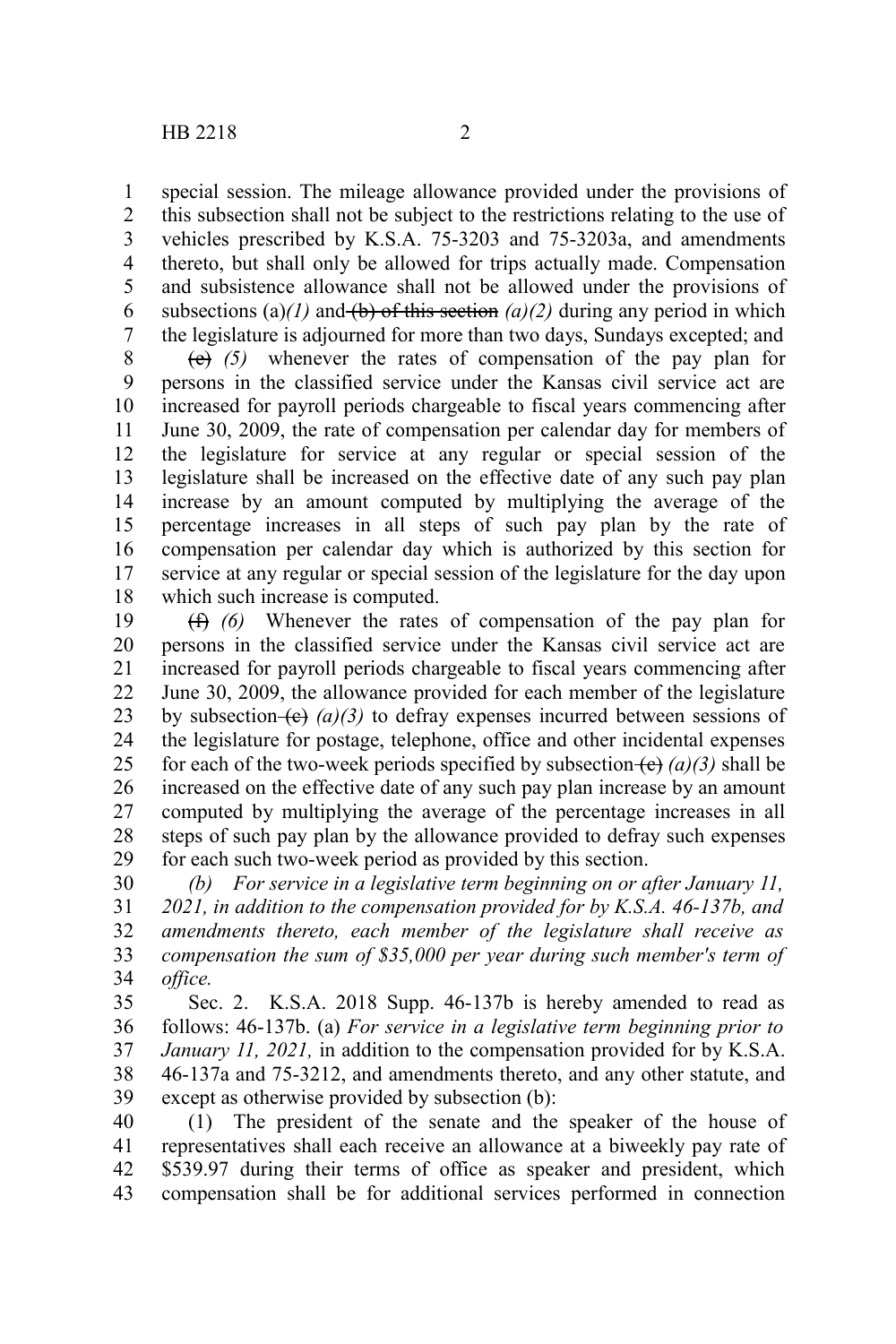with discharging the duties assigned to the respective positions; 1

(2) the speaker pro tem of the house of representatives, the vice president of the senate, the assistant majority leaders of the senate and house of representatives and the assistant minority leaders of the senate and house of representatives shall each receive an allowance at a biweekly pay rate of \$275.59 during their respective terms of office which compensation shall be for additional services performed in connection with discharging the duties assigned to the respective positions; 2 3 4 5 6 7 8

(3) the chairperson of the senate committee on ways and means and the chairperson of the house committee on appropriations shall each receive an allowance at a biweekly pay rate of \$434.23 during their respective terms of office, which compensation shall be for additional services performed in connection with discharging the duties assigned to the respective positions; and 9 10 11 12 13 14

(4) the majority and minority leaders of the senate and the house of representatives shall each receive an allowance at a biweekly pay rate of \$487.14 during their respective terms of office, which compensation shall be for additional services performed in connection with discharging the duties assigned to the respective positions. 15 16 17 18 19

(b) Whenever the rates of compensation of the pay plan for persons in the classified service under the Kansas civil service act are increased for payroll periods chargeable to fiscal years commencing after June 30, 2009, the biweekly pay rate of officers of the legislature specified in subsection (a) shall be increased on the effective date of any such pay plan increase by an amount computed by multiplying the average of the percentage increases in all steps of such pay plan by the biweekly pay rate of such officers which is being received as provided by law and which is in effect prior to the effective date of such pay plan increase. 20 21 22 23 24 25 26 27 28

*(c) For service in a legislative term beginning on or after January 11, 2021, in addition to the compensation provided for by K.S.A. 46-137a, and amendments thereto:* 29 30 31

*(1) The president of the senate and the speaker of the house of representatives shall each receive as compensation \$14,039 per year during their respective terms of office for additional services performed in connection with discharging the duties assigned to the respective positions;* 32 33 34 35 36

*(2) the speaker pro tem of the house of representatives, the vice president of the senate, the assistant majority leaders of the senate and house of representatives and the assistant minority leaders of the senate and house of representatives shall each receive as compensation \$7,165 per year during their respective terms of office for additional services performed in connection with discharging the duties assigned to the respective positions;* 37 38 39 40 41 42 43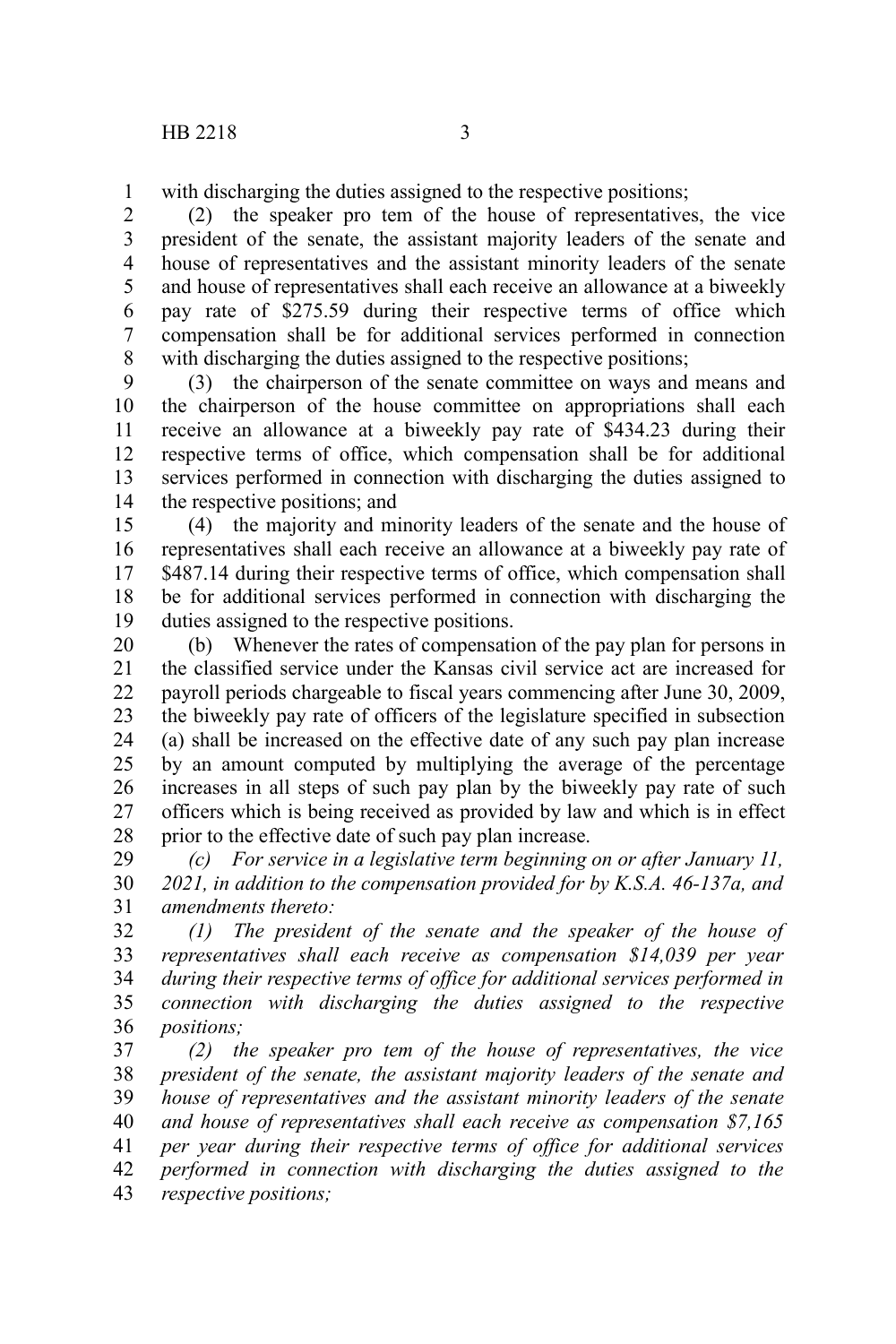*(3) the chairperson of the senate committee on ways and means and the chairperson of the house committee on appropriations shall each receive as compensation \$11,290 per year during their respective terms of office for additional services performed in connection with discharging the duties assigned to the respective positions; and* 1 2 3 4 5

*(4) the majority and minority leaders of the senate and the house of representatives shall each receive as compensation \$12,666 per year during their respective terms of office for additional services performed in connection with discharging the duties assigned to the respective positions.* 6 7 8 9 10

Sec. 3. K.S.A. 46-137e is hereby amended to read as follows: 46- 137e. (a) *For service in a legislative term beginning prior to January 11, 2021,* the officers specified in K.S.A. 46-137b*,* and amendments thereto*,* shall, in addition to all other compensation and expense allowances authorized by law, receive compensation at the rate specified in-elause  $(a)$ of K.S.A. 75-3212*(a)(1), and amendments thereto,* and subsistence allowances at the rates specified in-clauses  $(b)$  and  $(c)$  of K.S.A. 75- $3212(a)(2)$  and  $(3)$ , and amendments thereto, for each day- $\dots$  or part thereof)*,* in the performance of the duties of their respective offices in Topeka and in addition thereto the mileage allowance specified in-elause (d) of said K.S.A. 75-3212*(a)(4), and amendments thereto*. 11 12 13 14 15 16 17 18 19 20 21

(b) When authorized by the legislative coordinating council to attend to any legislative business in Topeka when the legislature is not in session, members of the legislature not specified in subsection (a) of this section shall, in addition to all other compensation and expenses authorized by law, receive compensation, subsistence and mileage allowances in the amounts specified in K.S.A. 75-3212*, and amendments thereto*. 22 23 24 25 26 27

(c) No compensation or subsistence or mileage allowances shall be paid under this section for any day that a member is entitled to receive compensation under K.S.A. 46-137a or K.S.A. 75-3212*, and amendments thereto*. 28 29 30 31

*(d) For service in a legislative term beginning on or after January 11, 2021, no member of the legislature shall receive any compensation pursuant to the provisions of this section.* 32 33 34

Sec. 4. K.S.A. 75-3212 is hereby amended to read as follows: 75- 3212. *(a) For service in a legislative term beginning prior to January 11, 2011,* in addition to amounts authorized under K.S.A. 46-137a, 46-137b and 46-137e, and amendments thereto, members of the senate and the house of representatives of the state and other persons or officers of various committees, delegations, subcommittees, boards, commissions and councils referred to in this act shall be paid compensation and travel expenses and subsistence expenses or allowance for such service as follows:  $(a)$  (1) A per diem compensation of thirty-five dollars  $(\$35)$  for 35 36 37 38 39 40 41 42 43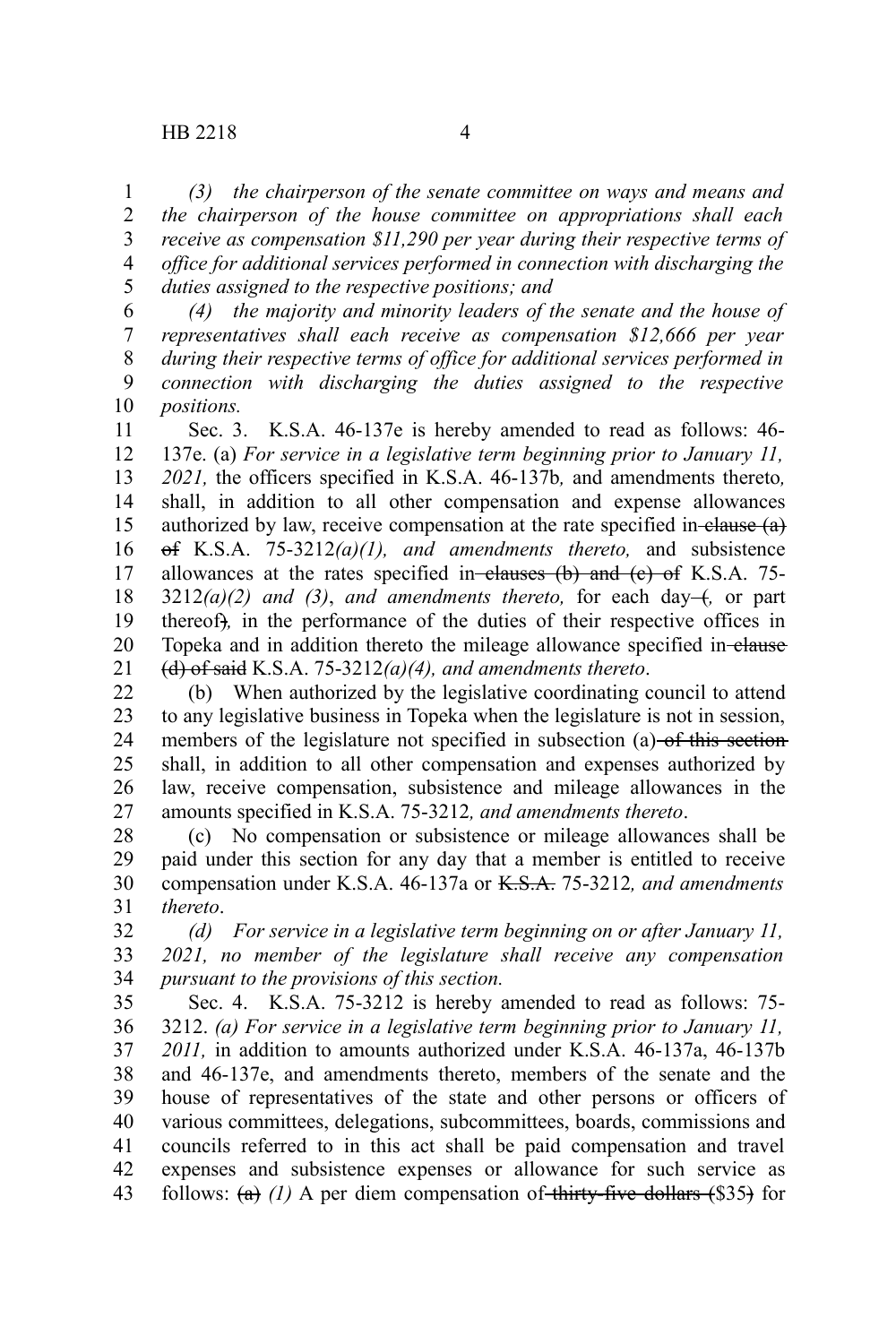each day of actual attendance at authorized in-state or out-of-state meetings except that members of the senate and the house of representatives shall receive per diem compensation therefor in the amount prescribed under<del>-subsection (a) of</del> K.S.A.  $46-137a$  or any *(a)*, and amendments thereto;  $(\theta)$  (2) the sum specified in subsection  $(\theta)$  of K.S.A. 46-137a or any*(b), and* amendments thereto*,* for subsistence allowance per any day or part thereof spent in actual attendance at any such in-state meeting;  $(e)$  (3) for any day, or part thereof, other than the day of the meeting, the sum specified in subsection (b) of K.S.A. 46-137a or any(b), *and* amendments thereto*,* for subsistence allowance incurred in going to and returning from such in-state meetings, provided such person resides more than-one hundred  $(100)$  miles from the location of the meeting;  $(d)$ *(4)* the mileage rate authorized by K.S.A. 75-3203a or any*, and* amendments thereto*,* for each mile actually traveled by the usual route in going to and returning from the place where an authorized in-state meeting is held; and  $(e)$  (5) the sum specified in K.S.A.  $46-137a$ , and any amendments thereto, for subsistence allowance per day or part thereof while attending and going to and from any out-of-state meeting authorized by the chairperson or the rules of the commission, committee or council, or as otherwise authorized in accordance with this act or if the actual subsistence expenses of such officer are in excess of the allowance prescribed such officer shall be entitled to be reimbursed for such officer's actual subsistence expenses incurred while attending such out-of-state meeting. Such officers shall also be entitled to mileage allowances at the rate authorized by K.S.A. 75-3203a-or any, and amendments thereto, for each mile actually traveled by the usual route in going to and returning from the place of any such out-of-state meetings if private conveyance is used, or actual transportation cost if private conveyance is not used. No legislator shall receive compensation under this section during any legislative session except when the legislature is adjourned for a period of more than two days, Sundays excepted. No legislator shall receive subsistence expenses or allowances under this section for attendance at any in-state meeting during any legislative session or for which subsistence expenses or allowances are authorized under the provisions of K.S.A. 46-137e*, and amendments thereto*. The total of both subsistence expenses and allowances allowed under this section during a legislative session and subsistence allowances allowed under K.S.A. 46-137a*, and amendments thereto,* during such session shall be limited to the amount equal to the combined total actual subsistence expenses incurred in Topeka and in out-of-state travel. The provisions of the third sentence of K.S.A. 75-4606*, and amendments thereto,* shall not apply to any legislator, and any legislator may use a privately owned motor vehicle and receive reimbursement for mileage at the rate provided in K.S.A. 75-3203a*,* and 1 2 3 4 5 6 7 8 9 10 11 12 13 14 15 16 17 18 19 20 21 22 23 24 25 26 27 28 29 30 31 32 33 34 35 36 37 38 39 40 41 42 43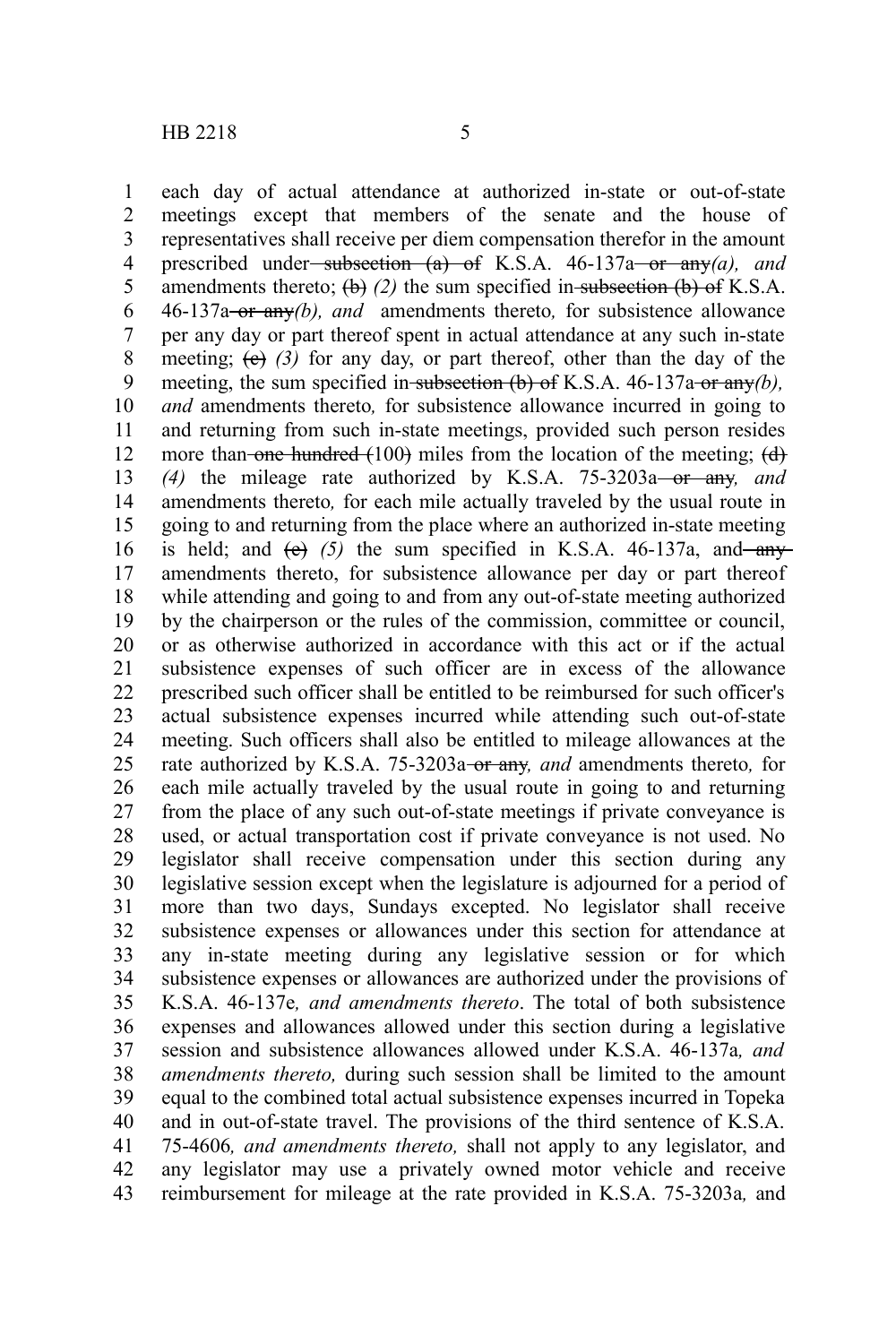amendments thereto*,* whether traveling under authority of such statute or this <del>act</del> section 1 2

*(b) For service in a legislative term beginning on or after January 11, 2021, no legislator shall receive any compensation pursuant to the provisions of this section.* 3 4 5

Sec. 5. K.S.A. 74-4902 is hereby amended to read as follows: 74- 4902. As used in articles 49 and 49a of chapter 74 of the Kansas Statutes Annotated, and amendments thereto, unless otherwise provided or the context otherwise requires: 6 7 8 9

(1) "Accumulated contributions" means the sum of all contributions by a member to the system which are credited to the member's account, with interest allowed thereon; 10 11 12

(2) "acts" means the provisions of articles 49 and 49a of the Kansas Statutes Annotated, and amendments thereto; 13 14

(3) "actuarial equivalent" means an annuity or benefit of equal value to the accumulated contributions, annuity or benefit, when computed upon the basis of the actuarial tables in use by the system. Whenever the amount of any benefit is to be determined on the basis of actuarial assumptions, the assumptions shall be specified in a way that precludes employer discretion; 15 16 17 18 19 20

(4) "actuarial tables" means the actuarial tables approved and in use by the board at any given time; 21 22

(5) "actuary" means the actuary or firm of actuaries employed or retained by the board at any given time; 23 24

(6) "agent" means the individual designated by each participating employer through whom system transactions and communication are directed; 25 26 27

(7) "beneficiary" means, subject to the provisions of K.S.A. 74-4927, and amendments thereto, any natural person or persons, estate or trust, or any combination thereof, named by a member to receive any benefits as provided for by this act. Designations of beneficiaries by a member who is a member of more than one retirement system made on or after July 1, 1987, shall be the basis of any benefits payable under all systems unless otherwise provided by law. Except as otherwise provided by subsection (33) of this section *(32)*, if there is no named beneficiary living at the time of the member's death, any benefits provided for by this act shall be paid to: (A) The member's surviving spouse; (B) the member's dependent child or children; (C) the member's dependent parent or parents; (D) the member's nondependent child or children; (E) the member's nondependent parent or parents; (F) the estate of the deceased member; in the order of preference as specified in this subsection; 28 29 30 31 32 33 34 35 36 37 38 39 40 41

(8) "board of trustees," "board" or "trustees" means the managing body of the system which is known as the Kansas public employees 42 43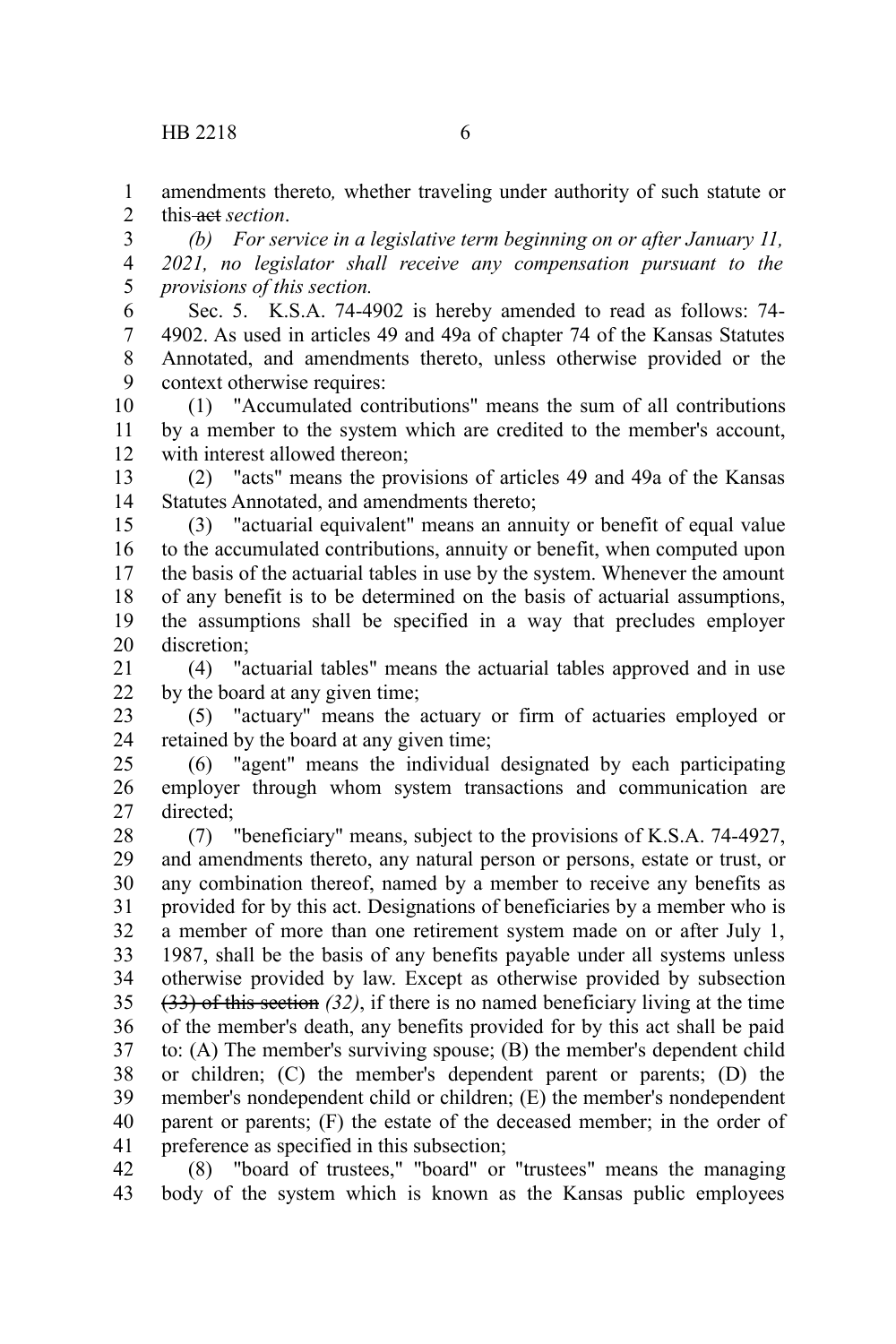retirement system board of trustees; 1

(9) "compensation" means, except as otherwise provided, all salary, wages and other remuneration payable to a member for personal services performed for a participating employer, including maintenance or any allowance in lieu thereof provided a member as part of compensation, but not including reimbursement for travel or moving expenses or on and after July 1, 1994, payment pursuant to an early retirement incentive program made prior to the retirement of the member. Beginning with the employer's fiscal year which *that* begins in calendar year 1991 or for employers other than the state of Kansas, beginning with the fiscal year which *that* begins in calendar year 1992, when the compensation of a member who remains in substantially the same position during any two consecutive years of participating service used in calculating final average salary is increased by an amount which exceeds 15%, then the amount of such increase which exceeds 15% shall not be included in compensation, except that: (A) Any amount of compensation for accumulated sick leave or vacation or annual leave paid to the member; (B) any increase in compensation for any member due to a reclassification or reallocation of such member's position or a reassignment of such member's job classification to a higher range or level; and (C) any increase in compensation as provided in any contract entered into prior to January 1, 1991, and still in force on the effective date of this act, pursuant to an early retirement incentive program as provided in K.S.A. 72-5395 et seq., and amendments thereto, shall be included in the amount of compensation of such member used in determining such member's final average salary and shall not be subject to the 15% limitation provided in this subsection. Any contributions by such member on the amount of such increase which exceeds 15% which is not included in compensation shall be returned to the member. Unless otherwise provided by law, beginning with the employer's fiscal year coinciding with or following July 1, 1985, compensation shall include any amounts for tax sheltered annuities or deferred compensation plans. Beginning with the employer's fiscal year—which *that* begins in calendar year 1991, compensation shall include amounts under sections 403b, 457 and 125 of the federal internal revenue code of 1986 and, as the board deems appropriate, any other section of the federal internal revenue code of 1986 which defers or excludes amounts from inclusion in income. For purposes of applying limits under the federal internal revenue code "compensation" shall have the meaning as provided in K.S.A. 74-49,123, and amendments thereto. For purposes of this subsection and application to the provisions of subsection (4) of K.S.A. 74-4927*(4)*, and amendments thereto, "compensation" shall not include any payments made by the state board of regents pursuant to the provisions of subsection (5) of K.S.A. 74-4927a*(5)*, and amendments thereto, to a member of the faculty or other person 2 3 4 5 6 7 8 9 10 11 12 13 14 15 16 17 18 19 20 21 22 23 24 25 26 27 28 29 30 31 32 33 34 35 36 37 38 39 40 41 42 43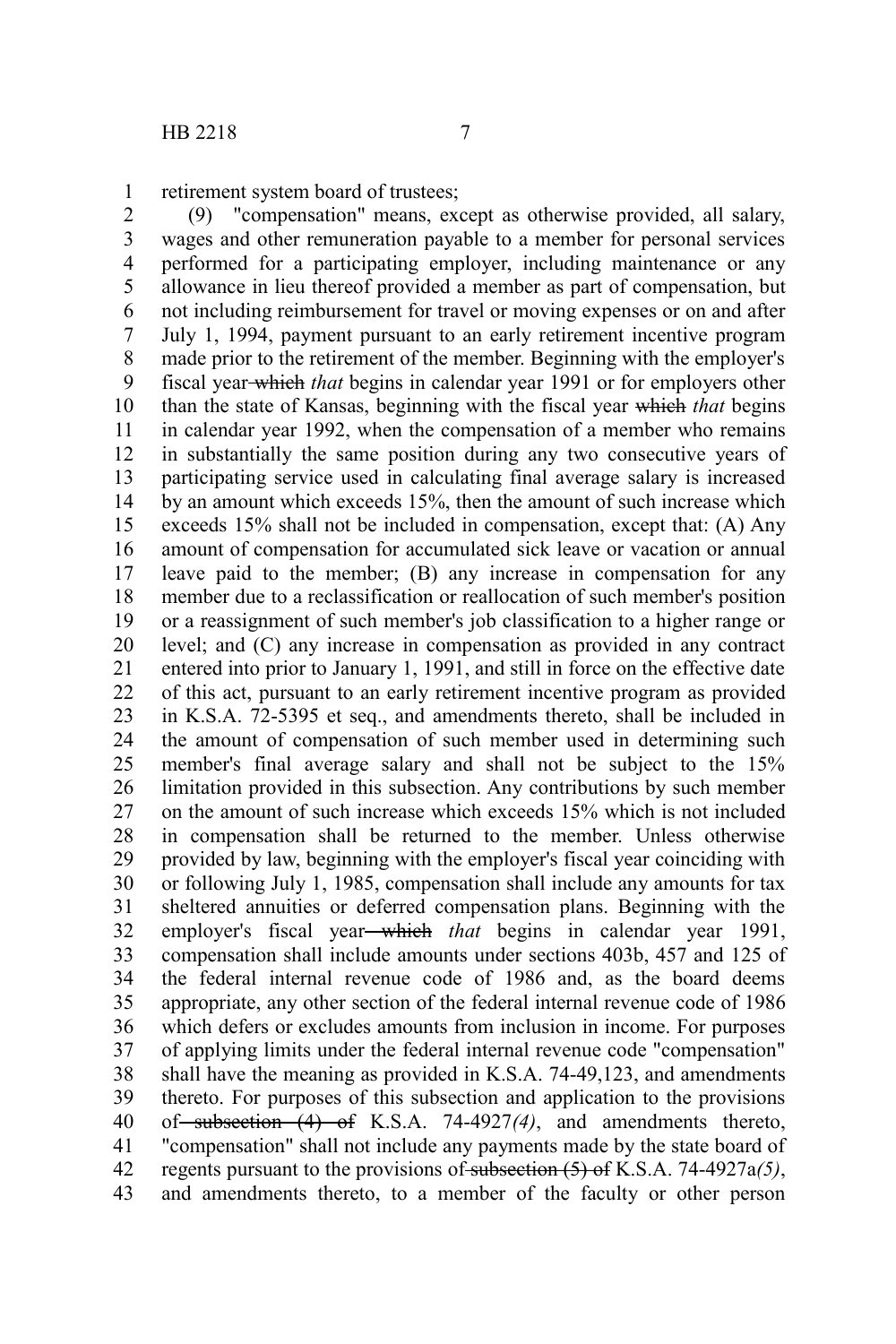defined in subsection  $(1)(a)$  of K.S.A. 74-4925 $(1)(a)$ , and amendments thereto; 1 2

(10) "credited service" means the sum of participating service and prior service and in no event shall credited service include any service which *that* is credited under another retirement plan authorized under any law of this state; 3 4 5 6

(11) "dependent" means a parent or child of a member who is dependent upon the member for at least  $\frac{1}{2}$  of such parent or child's support; 7 8 9

(12) "effective date" means the date upon which the system becomes effective by operation of law; 10 11

(13) "eligible employer" means the state of Kansas, and any county, city, township, special district or any instrumentality of any one or several of the aforementioned or any noncommercial public television or radio station located in this state which receives state funds allocated by the Kansas public broadcasting commission whose employees are covered by social security. If a class or several classes of employees of any above defined employer are not covered by social security, such employer shall be deemed an eligible employer only with respect to such class or those classes of employees who are covered by social security; 12 13 14 15 16 17 18 19 20

(14) "employee" means any appointed or elective officer or employee of a participating employer whose employment is not seasonal or temporary and whose employment requires at least 1,000 hours of work per year, and any such officer or employee who is concurrently employed performing similar or related tasks by two or more participating employers, who each remit employer and employee contributions on behalf of such officer or employee to the system, and whose combined employment is not seasonal or temporary, and whose combined employment requires at least 1,000 hours of work per year, but not including: (A) Any employee who is a contributing member of the United States civil service retirement system; (B) any employee who is a contributing member of the federal employees retirement system; (C) any employee who is a leased employee as provided in section 414 of the federal internal revenue code of a participating employer; and (D) any employee or class of employees specifically exempted by law. After June 30, 1975, no person who is otherwise eligible for membership in the Kansas public employees retirement system shall be barred from such membership by reason of coverage by, eligibility for or future eligibility for a retirement annuity under the provisions of K.S.A. 74-4925, and amendments thereto, except that no person shall receive service credit under the Kansas public employees retirement system for any period of service for which benefits accrue or are granted under a retirement annuity plan under the provisions of K.S.A. 74-4925, and amendments thereto. 21 22 23 24 25 26 27 28 29 30 31 32 33 34 35 36 37 38 39 40 41 42 43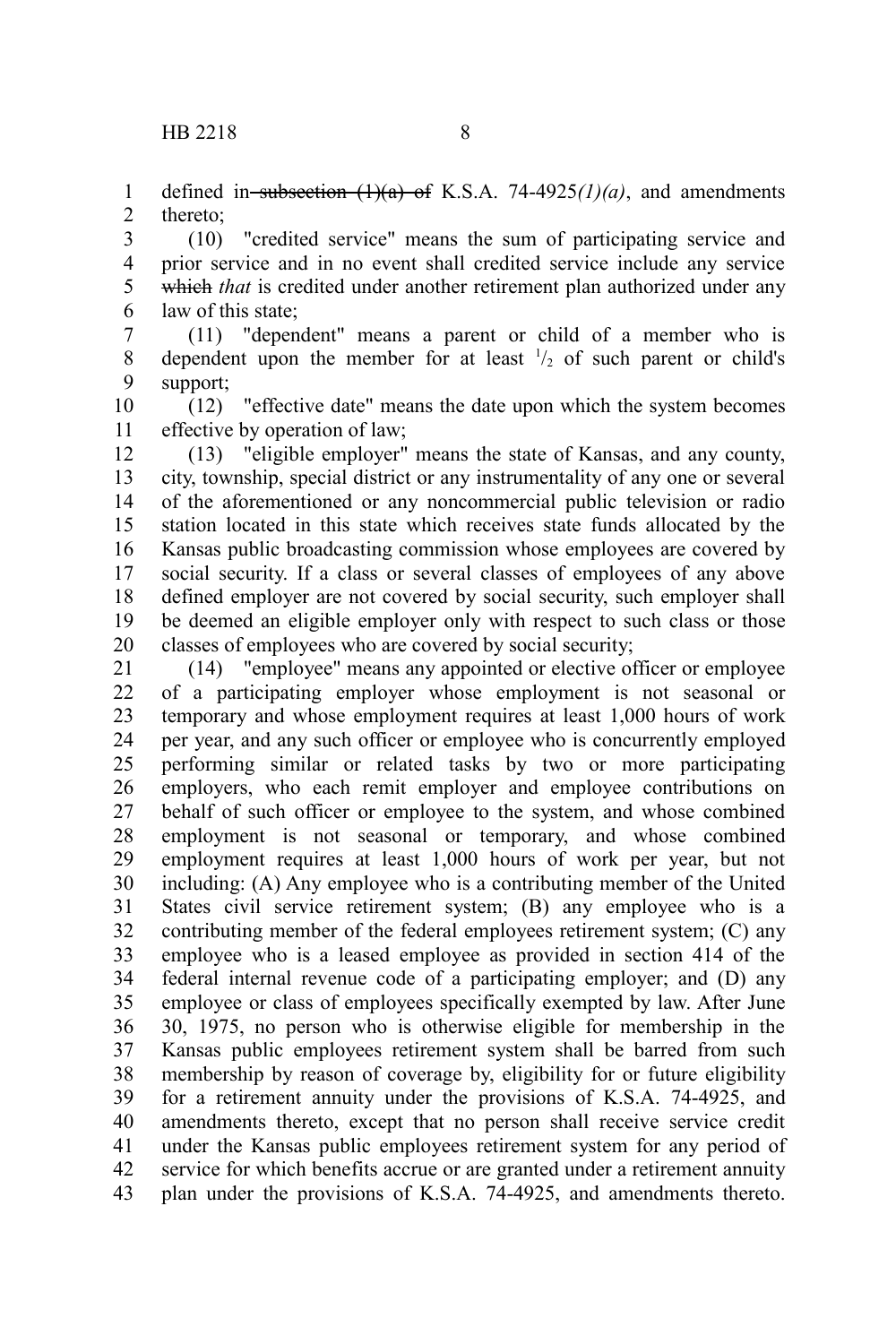After June 30, 1982, no person who is otherwise eligible for membership in the Kansas public employees retirement system shall be barred from such membership by reason of coverage by, eligibility for or future eligibility for any benefit under another retirement plan authorized under any law of this state, except that no such person shall receive service credit under the Kansas public employees retirement system for any period of service for which any benefit accrues or is granted under any such retirement plan. Employee shall include persons who are in training at or employed by, or both, a sheltered workshop for the blind operated by the secretary for children and families. The entry date for such persons shall be the beginning of the first pay period of the fiscal year commencing in calendar year 1986. Such persons shall be granted prior service credit in accordance with K.S.A. 74-4913, and amendments thereto. However, such persons classified as home industry employees shall not be covered by the retirement system. Employees shall include any member of a board of county commissioners of any county and any council member or commissioner of a city whose compensation is equal to or exceeds \$5,000 per year; 1 2 3 4 5 6 7 8 9 10 11 12 13 14 15 16 17 18

(15) "entry date" means the date as of which an eligible employer joins the system. The first entry date pursuant to this act is January 1, 1962; 19 20 21

(16) "executive director" means the managing officer of the system employed by the board under this act; 22 23

(17) "final average salary" means in the case of a member who retires prior to January 1, 1977, and in the case of a member who retires after January 1, 1977, and who has less than five years of participating service after January 1, 1967, the average highest annual compensation paid to such member for any five years of the last 10 years of participating service immediately preceding retirement or termination of employment, or in the case of a member who retires on or after January 1, 1977, and who has five or more years of participating service after January 1, 1967, the average highest annual compensation paid to such member on or after January 1, 1967, for any five years of participating service preceding retirement or termination of employment, or, in any case, if participating service is less than five years, then the average annual compensation paid to the member during the full period of participating service, or, in any case, if the member has less than one calendar year of participating service such member's final average salary shall be computed by multiplying such member's highest monthly salary received in that year by 12; in the case of a member who became a member under-subsection (3) of K.S.A. 74-4925*(3)*, and amendments thereto, or who became a member with a participating employer as defined in subsection (3) of K.S.A. 74-4931*(3)*, and amendments thereto, and who elects to have compensation paid in 24 25 26 27 28 29 30 31 32 33 34 35 36 37 38 39 40 41 42 43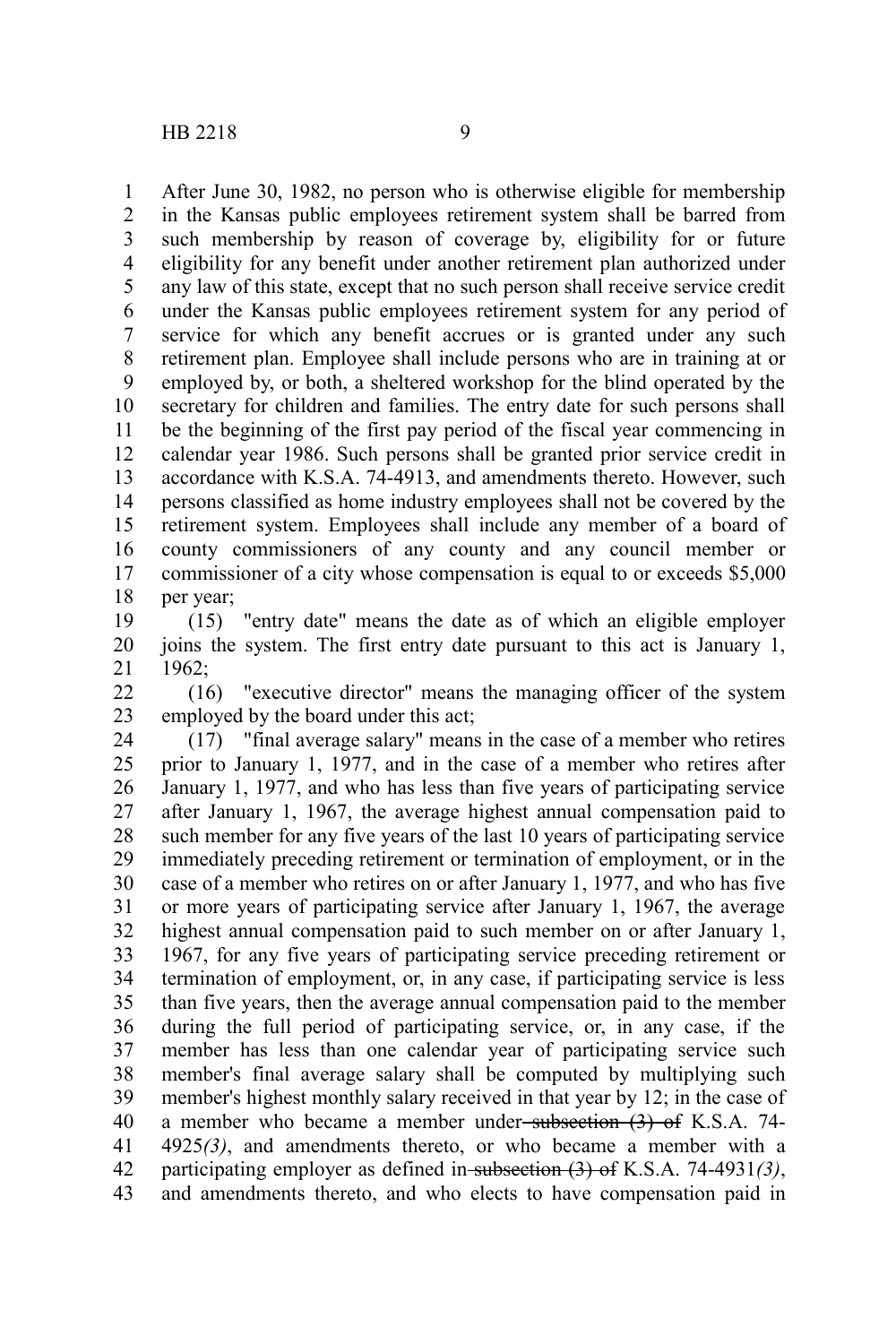other than 12 equal installments, such compensation shall be annualized as if the member had elected to receive 12 equal installments for any such periods preceding retirement; in the case of a member who retires after July 1, 1987, the average highest annual compensation paid to such member for any four years of participating service preceding retirement or termination of employment; in the case of a member who retires on or after July 1, 1993, whose date of membership in the system is prior to July 1, 1993, and any member who is in such member's membership waiting period on July 1, 1993, and whose date of membership in the system is on or after July 1, 1993, the average highest annual compensation, as defined in subsection (9), paid to such member for any four years of participating service preceding retirement or termination of employment or the average highest annual salary, as defined in subsection (34) (33), paid to such member for any three years of participating service preceding retirement or termination of employment, whichever is greater; and in the case of a member who retires on or after July 1, 1993, and whose date of membership in the system is on or after July 1, 1993, the average highest annual salary, as defined in subsection (34) *(33)*, paid to such member for any three years of participating service preceding retirement or termination of employment. Final average salary shall not include any purchase of participating service credit by a member as provided in subsection (2) of K.S.A. 74-4919h*(2)*, and amendments thereto, which is completed within five years of retirement. For any application to purchase or repurchase service credit for a certain period of service as provided by law received by the system after May 17, 1994, for any member who will have contributions deducted from such member's compensation at a percentage rate equal to two or three times the employee's rate of contribution or will begin paying to the system a lump-sum amount for such member's purchase or repurchase and such deductions or lump-sum payment commences after the commencement of the first payroll period in the third quarter, "final average salary" shall not include any amount of compensation or salary which is based on such member's purchase or repurchase. Any application to purchase or repurchase multiple periods of service shall be treated as multiple applications. For purposes of this subsection, the date that such member is first hired as an employee for members who are employees of employers that elected to participate in the system on or after January 1, 1994, shall be the date that such employee's employer elected to participate in the system. In the case of any former member who was eligible for assistance pursuant to K.S.A. 74-4925, and amendments thereto, prior to July 1, 1998, for the purpose of calculating final average salary of such member, such member's final average salary shall be based on such member's salary while a member of the system or while eligible for assistance pursuant to K.S.A. 74-4925, and amendments 1 2 3 4 5 6 7 8 9 10 11 12 13 14 15 16 17 18 19 20 21 22 23 24 25 26 27 28 29 30 31 32 33 34 35 36 37 38 39 40 41 42 43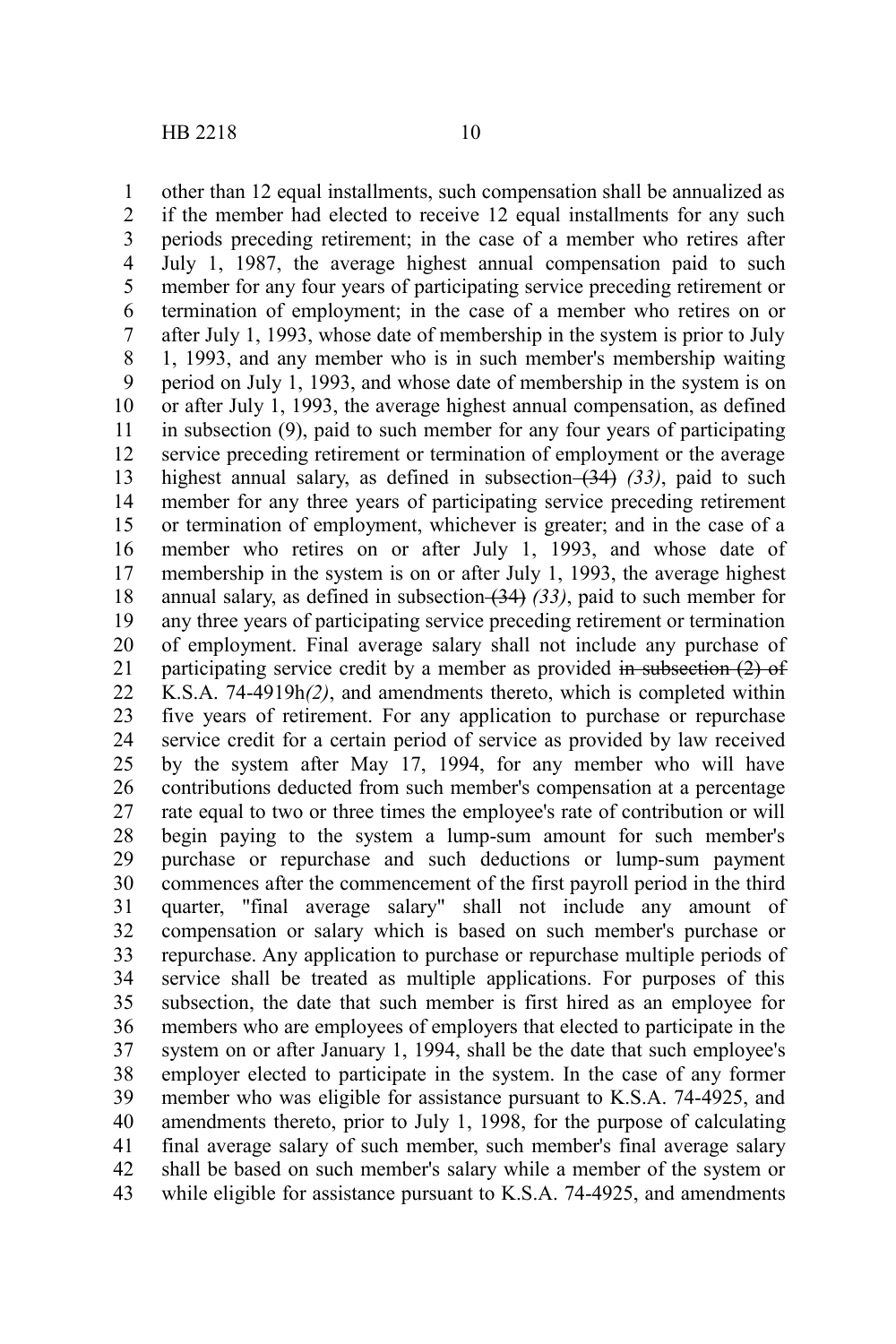thereto, whichever is greater; 1

(18) "fiscal year" means, for the Kansas public employees retirement system, the period commencing July 1 of any year and ending June 30 of the next; 2 3 4

(19) "Kansas public employees retirement fund" means the fund created by this act for payment of expenses and benefits under the system and referred to as the fund; 5 6 7

(20) "leave of absence" means a period of absence from employment without pay, authorized and approved by the employer, and which after the effective date does not exceed one year; 8 9 10

(21) "member" means an eligible employee who is in the system and is making the required employee contributions; any former employee who has made the required contributions to the system and has not received a refund if such member is within five years of termination of employment with a participating employer; or any former employee who has made the required contributions to the system, has not yet received a refund and has been granted a vested benefit*. "Member" shall not include any member of the legislature whose term of office commences on or after January 11, 2021*; 11 12 13 14 15 16 17 18 19

(22) "military service" means service in the uniformed forces of the United States, for which retirement benefit credit must be given under the provisions of USERRA or service in the armed forces of the United States or in the commissioned corps of the United States public health service, which service is immediately preceded by a period of employment as an employee or by entering into an employment contract with a participating employer and is followed by return to employment as an employee with the same or another participating employer within 12 months immediately following discharge from such military service, except that if the board determines that such return within 12 months was made impossible by reason of a service-connected disability, the period within which the employee must return to employment with a participating employer shall be extended not more than two years from the date of discharge or separation from military service; 20 21 22 23 24 25 26 27 28 29 30 31 32 33

(23) "normal retirement date" means the date on or after which a member may retire with full retirement benefits pursuant to K.S.A. 74- 4914, and amendments thereto; 34 35 36

(24) "participating employer" means an eligible employer who has agreed to make contributions to the system on behalf of its employees; 37 38

(25) "participating service" means the period of employment after the entry date for which credit is granted a member; 39 40

(26) "prior service" means the period of employment of a member prior to the entry date for which credit is granted a member under this act; 41 42

(27) "prior service annual salary" means the highest annual salary, not 43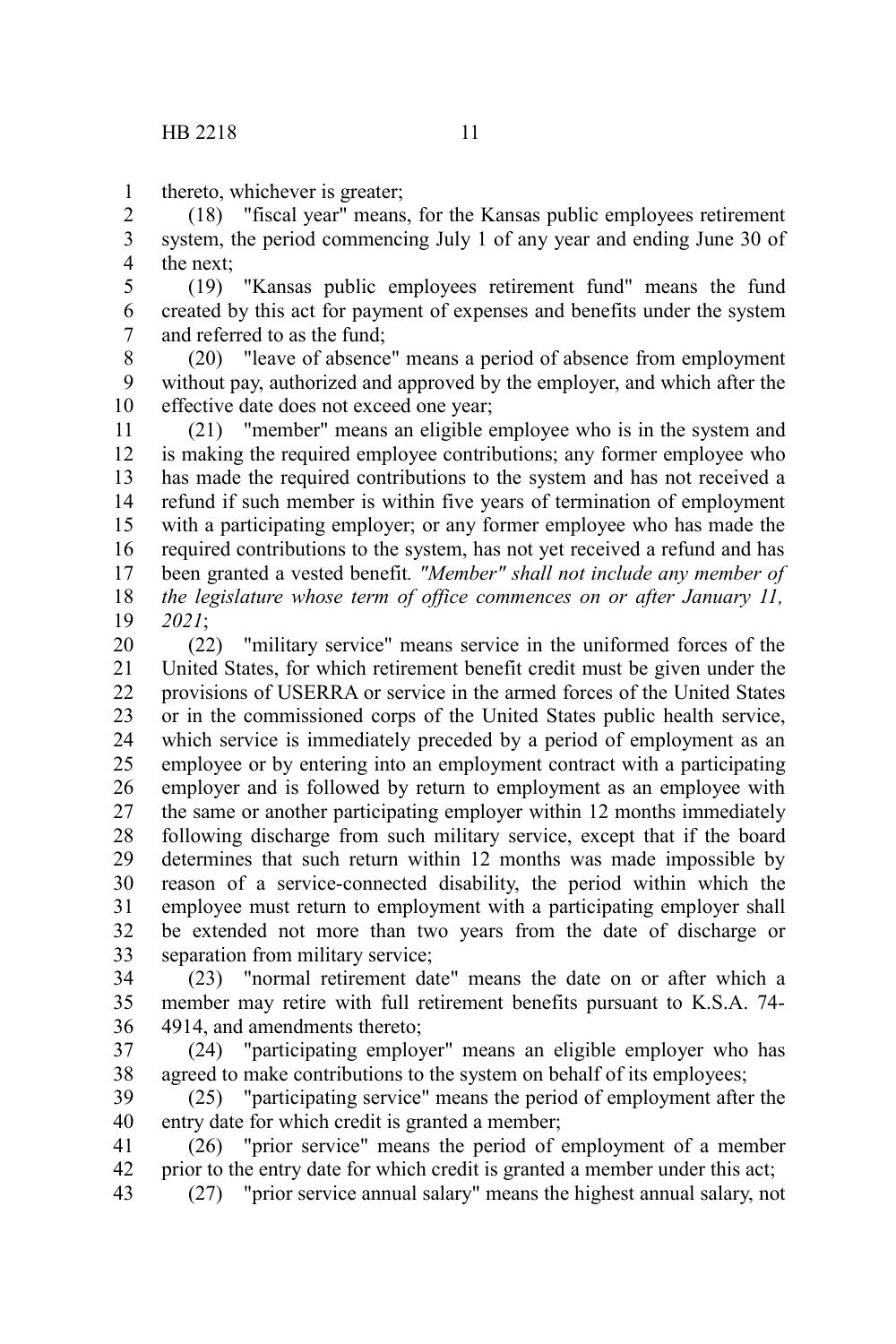including any amounts received as payment for overtime or as reimbursement for travel or moving expense, received for personal services by the member from the current employer in any one of the three calendar years immediately preceding January 1, 1962, or the entry date of the employer, whichever is later, except that if a member entered the employment of the state during the calendar year 1961, the prior service annual salary shall be computed by multiplying such member's highest monthly salary received in that year by 12; 1 2 3 4 5 6 7 8

9

(28) "retirant" means a member who has retired under this system;

(29) "retirement benefit" means a monthly income or the actuarial equivalent thereof paid in such manner as specified by the member pursuant to this act or as otherwise allowed to be paid at the discretion of the board, with benefits accruing from the first day of the month coinciding with or following retirement and ending on the last day of the month in which death occurs. Upon proper identification a surviving spouse may negotiate the warrant issued in the name of the retirant. If there is no surviving spouse, the last warrant shall be payable to the designated beneficiary; 10 11 12 13 14 15 16 17 18

(30) "retirement system" or "system" means the Kansas public employees retirement system as established by this act and as it may be amended; 19 20 21

(31) "social security" means the old age, survivors and disability insurance section of the federal social security act;  $22$ 23

(32) "trust" means an express trust, created by a trust instrument, including a will, designated by a member to receive payment of the insured death benefit under K.S.A. 74-4927, and amendments thereto, and payment of the member's accumulated contributions under subsection (1) of K.S.A. 74-4916*(1)*, and amendments thereto. A designation of a trust shall be filed with the board. If no will is admitted to probate within six months after the death of the member or no trustee qualifies within such six months or if the designated trust fails, for any reason whatsoever, the insured death benefit under K.S.A. 74-4927, and amendments thereto, and the member's accumulated contributions under-subsection (1) of K.S.A. 74-4916*(1)*, and amendments thereto, shall be paid in accordance with the provisions of subsection (7) of this section as in other cases where there is no named beneficiary living at the time of the member's death and any payments so made shall be a full discharge and release to the system from any further claims; 24 25 26 27 28 29 30 31 32 33 34 35 36 37 38

(33) "salary" means all salary and wages payable to a member for personal services performed for a participating employer, including maintenance or any allowance in lieu thereof provided a member as part of salary. Salary shall not include reimbursement for travel or moving expenses, payment for accumulated sick leave or vacation or annual leave, 39 40 41 42 43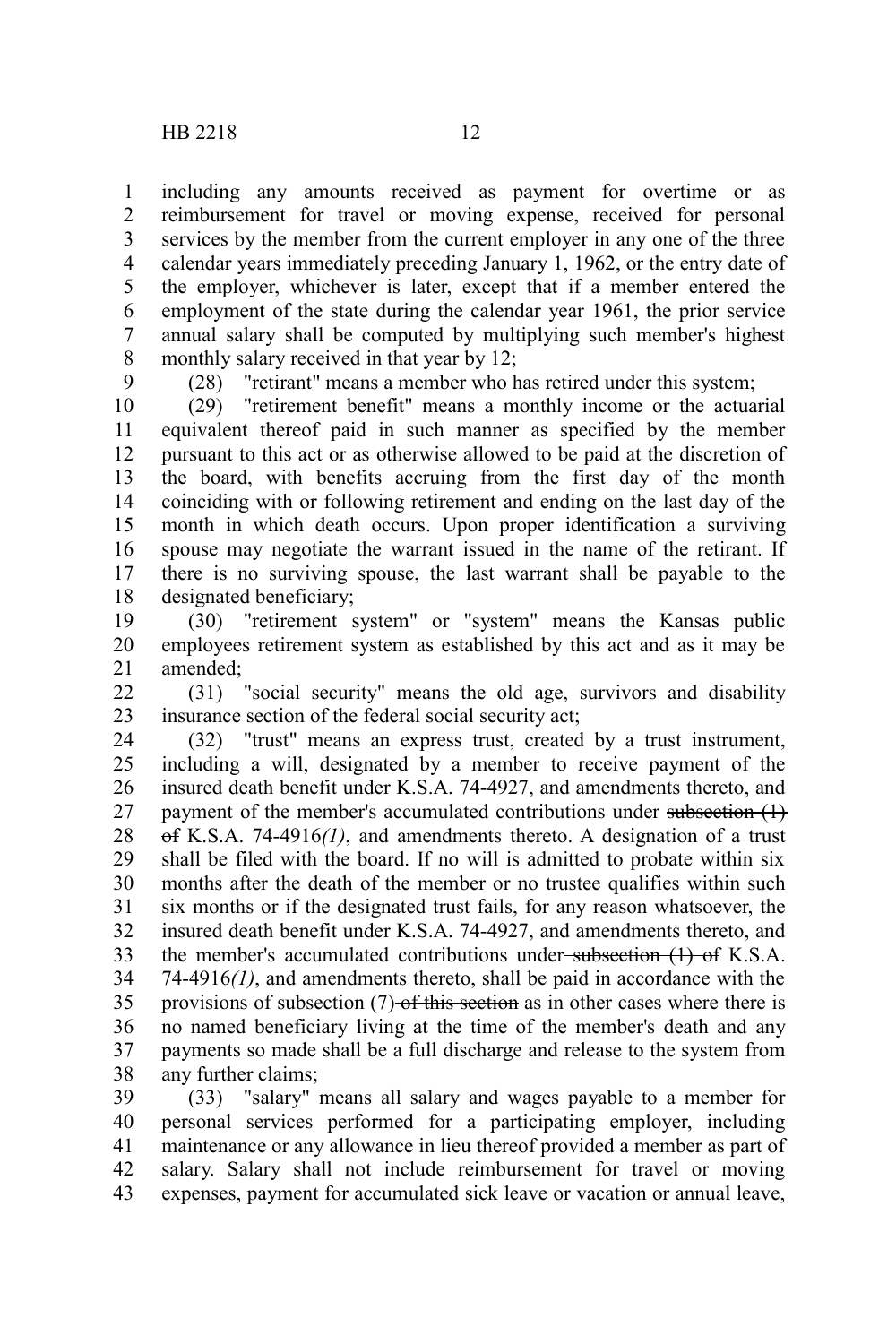severance pay or any other payments to the member determined by the board to not be payments for personal services performed for a participating employer constituting salary or on and after July 1, 1994, payment pursuant to an early retirement incentive program made prior to the retirement of the member. When the salary of a member who remains in substantially the same position during any two consecutive years of participating service used in calculating final average salary is increased by an amount which exceeds 15%, then the amount of such increase which exceeds 15% shall not be included in salary. Any contributions by such member on the amount of such increase which exceeds 15% which is not included in compensation shall be returned to the member. Unless otherwise provided by law, salary shall include any amounts for tax sheltered annuities or deferred compensation plans. Salary shall include amounts under sections 403b, 457 and 125 of the federal internal revenue code of 1986 and, as the board deems appropriate, any other section of the federal internal revenue code of 1986 which defers or excludes amounts from inclusion in income. For purposes of applying limits under the federal internal revenue code "salary" shall have the meaning as provided in K.S.A. 74-49,123, and amendments thereto. In any case, if participating service is less than three years, then the average annual salary paid to the member during the full period of participating service, or, in any case, if the member has less than one calendar year of participating service such member's final average salary shall be computed by multiplying such 1 2 3 4 5 6 7 8 9 10 11 12 13 14 15 16 17 18 19 20 21 22 23

member's highest monthly salary received in that year by 12; (34) "federal internal revenue code" means the federal internal 24 25 26

revenue code of 1954 or 1986, as in effect on July 1, 2008, and as applicable to a governmental plan; and 27

(35) "USERRA" means the federal uniformed services employment and reemployment rights act of 1994 as in effect on July 1, 2008. 28 29

Sec. 6. K.S.A. 74-4991 is hereby amended to read as follows: 74- 4991. Each person who was a member of the legislature on January 1, 1974, and each person who serves as a member of the legislature after January 1, 1974, *through the expiration of any term of office that commences prior to January 11, 2021,* and each former member of the legislature who is eligible to receive benefits or who will become eligible to receive benefits under the provisions of K.S.A. 1972 Supp. 46-1301, as they existed on the day preceding the effective date of this act *July 1, 1973*, shall become an eligible employee on the entry date or upon taking the oath of office for the office to which such person is elected if such election occurs after the entry date of such person's employer. The entry date of the state of Kansas relating to all members of the legislature or former members of the legislature covered by this act shall be January 1, 1974. *A person who serves as a member of the legislature in a term that* 30 31 32 33 34 35 36 37 38 39 40 41 42 43